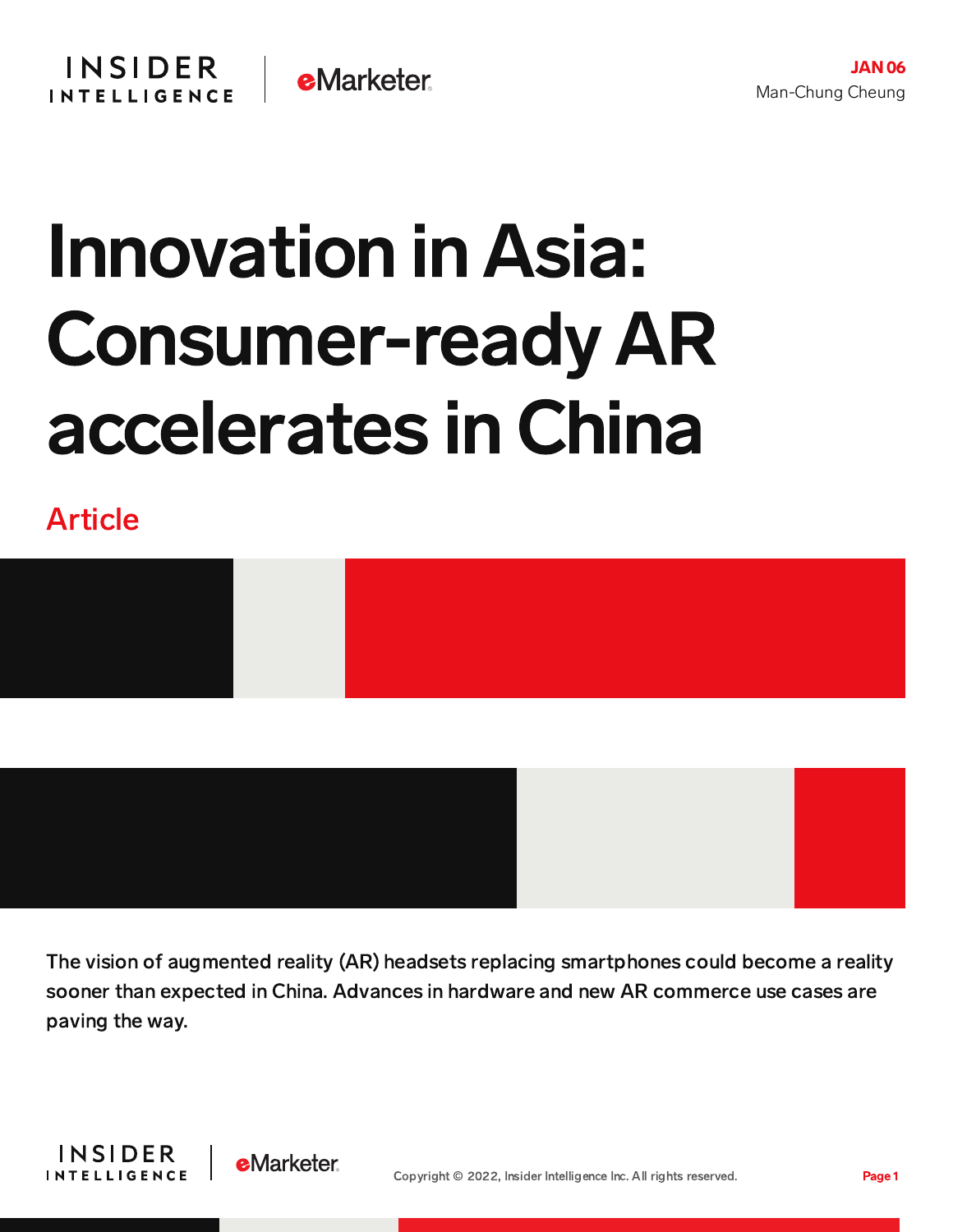## AR is growing faster than VR in China—both in revenues and device shipments

AR currently generates less revenues than VR in China, but it's growing faster. AR revenues, including from hardware, software, content, and services, will reach RMB 21.3 billion (\$3.09 billion) in 2021—less than half that of VR, according to industry nonprofit organization the Internet Society of China. But by 2024, AR is expected to eclipse VR in revenues.



AR headset shipments in China will increase at a 109.9% compound annual growth rate (CAGR) between 2021 and 2025, compared with 69.4% for VR headsets, according to research firm International Data Corporation (IDC).

## China has several advantages with AR

**e**Marketer

**INSIDER** 

**INTELLIGENCE** 

Investment and adoption by deep-pocketed tech firms. Some of the country's biggest tech companies—including Alibaba, Baidu, Huawei, NetEase, and Tencent—offer open platforms and tools for AR developers and content creators. Many software and service providers like Sight Plus, Hisense, and Mayitegong are also participating in the AR arena.

A leg up in AI and 5G. AI will be key in helping AR reach its full potential, and China already leads in computer vision and facial recognition—two technologies that will underpin new AR use cases. The country also has the world's largest 5G networks, which will eventually help AR devices process data faster, reduce lag time, and connect more stably with the cloud. That will